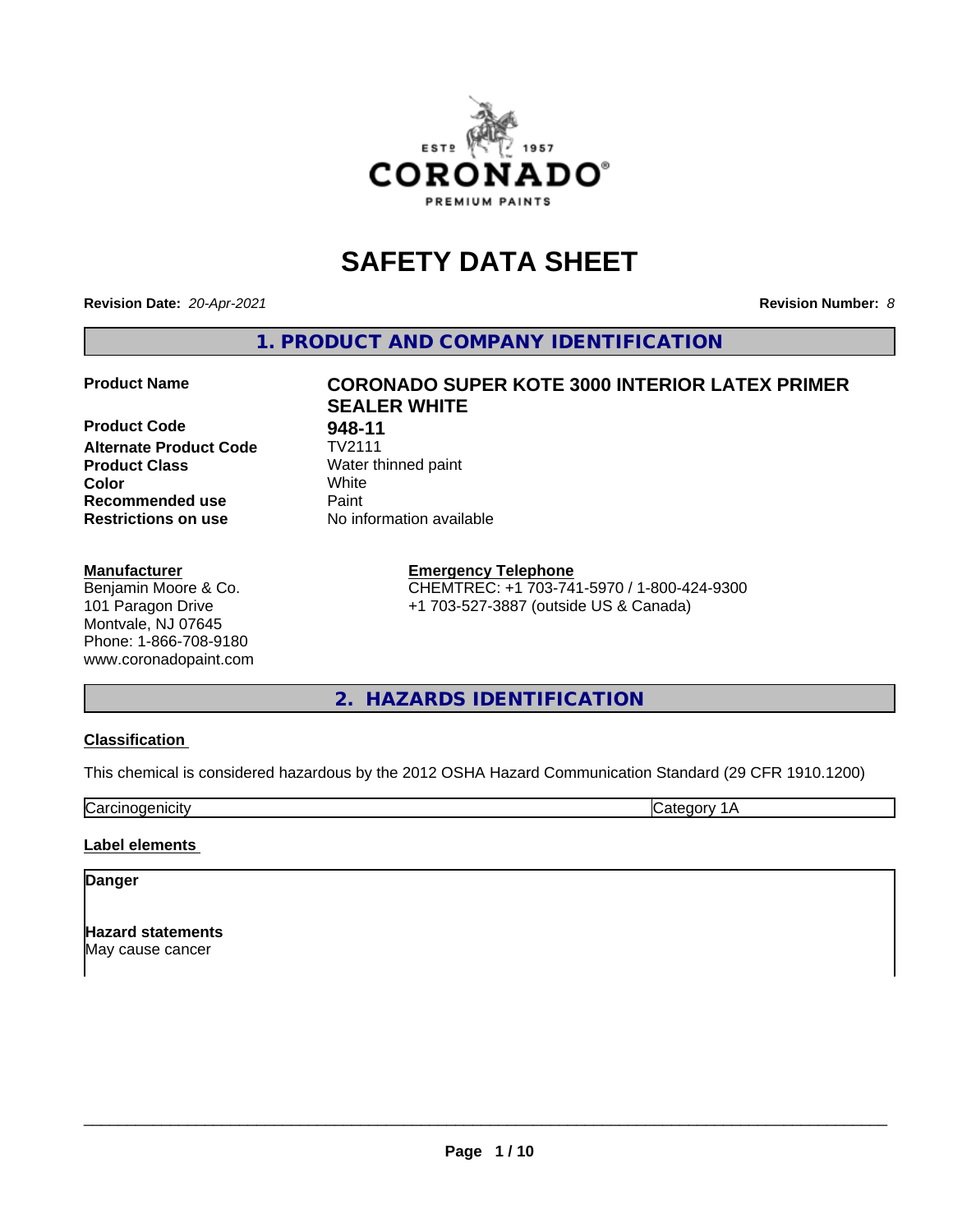

**Appearance** liquid **CODO** *Appearance liquid* **Odor** *CODO CODO* **<b>***CODO CODO CODO CODO CODO* 

#### **Precautionary Statements - Prevention**

Obtain special instructions before use Do not handle until all safety precautions have been read and understood Use personal protective equipment as required

#### **Precautionary Statements - Response**

IF exposed or concerned: Get medical advice/attention

#### **Precautionary Statements - Storage**

Store locked up

#### **Precautionary Statements - Disposal**

Dispose of contents/container to an approved waste disposal plant

#### **Hazards not otherwise classified (HNOC)**

Not applicable

#### **Other information**

No information available

 **WARNING:** This product contains isothiazolinone compounds at levels of <0.1%. These substances are biocides commonly found in most paints and a variety of personal care products as a preservative. Certain individuals may be sensitive or allergic to these substances, even at low levels.

#### **3. COMPOSITION INFORMATION ON COMPONENTS**

| <b>Chemical name</b> | CAS No.    | Weight-%    |
|----------------------|------------|-------------|
| Limestone            | 1317-65-3  | $15 - 20$   |
| Kaolin               | 1332-58-7  | $10 - 15$   |
| Titanium dioxide     | 13463-67-7 | $10 - 15$   |
| Silica amorphous     | 7631-86-9  | - 5         |
| Kaolin, calcined     | 92704-41-1 | - 5         |
| Silica, crystalline  | 14808-60-7 | $0.1 - 0.5$ |

### **4. FIRST AID MEASURES**

**General Advice** No hazards which require special first aid measures.

\_\_\_\_\_\_\_\_\_\_\_\_\_\_\_\_\_\_\_\_\_\_\_\_\_\_\_\_\_\_\_\_\_\_\_\_\_\_\_\_\_\_\_\_\_\_\_\_\_\_\_\_\_\_\_\_\_\_\_\_\_\_\_\_\_\_\_\_\_\_\_\_\_\_\_\_\_\_\_\_\_\_\_\_\_\_\_\_\_\_\_\_\_

**Eye Contact Rinse thoroughly with plenty of water for at least 15 minutes and consult a** physician.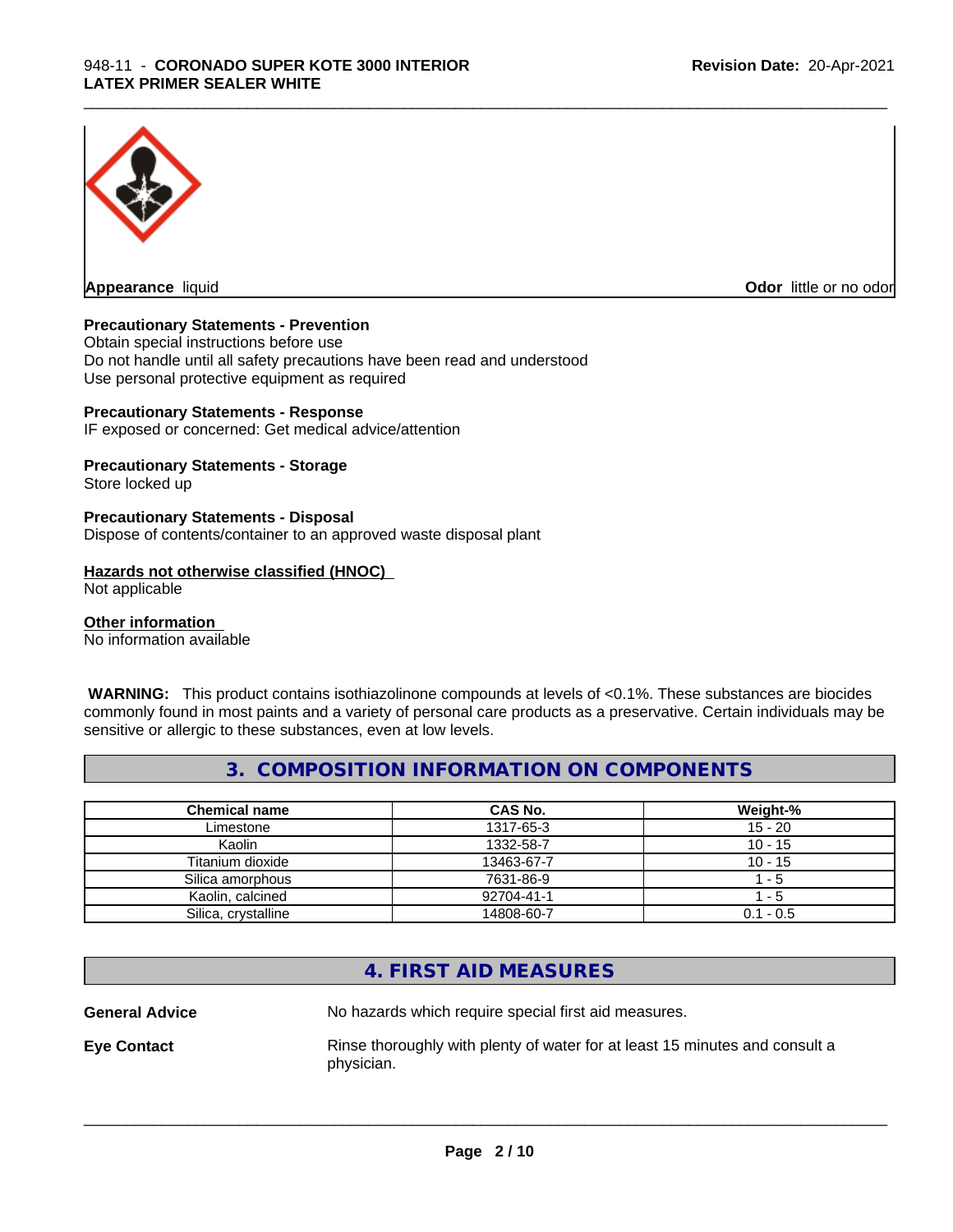| <b>Most Important</b>                                | if necessary.<br>None known. |
|------------------------------------------------------|------------------------------|
| <b>Symptoms/Effects</b><br><b>Notes To Physician</b> | Treat symptomatically.       |
|                                                      | 5. FIRE-FIGHTING MEASURES    |

| <b>Suitable Extinguishing Media</b>                                              | Use extinguishing measures that are appropriate to local<br>circumstances and the surrounding environment.                                   |
|----------------------------------------------------------------------------------|----------------------------------------------------------------------------------------------------------------------------------------------|
| Protective equipment and precautions for firefighters                            | As in any fire, wear self-contained breathing apparatus<br>pressure-demand, MSHA/NIOSH (approved or equivalent)<br>and full protective gear. |
| <b>Specific Hazards Arising From The Chemical</b>                                | Closed containers may rupture if exposed to fire or<br>extreme heat.                                                                         |
| <b>Sensitivity to mechanical impact</b>                                          | No                                                                                                                                           |
| Sensitivity to static discharge                                                  | N <sub>0</sub>                                                                                                                               |
| <b>Flash Point Data</b><br>Flash point (°F)<br>Flash Point (°C)<br><b>Method</b> | Not applicable<br>Not applicable<br>Not applicable                                                                                           |
| <b>Flammability Limits In Air</b>                                                |                                                                                                                                              |
| Lower flammability limit:<br><b>Upper flammability limit:</b>                    | Not applicable<br>Not applicable                                                                                                             |
| Flammability: 0<br><b>NFPA</b><br>Health: 1                                      | <b>Instability: 0</b><br><b>Special: Not Applicable</b>                                                                                      |
| <b>NFPA Legend</b>                                                               |                                                                                                                                              |

- 0 Not Hazardous
- 1 Slightly
- 2 Moderate
- 3 High
- 4 Severe

*The ratings assigned are only suggested ratings, the contractor/employer has ultimate responsibilities for NFPA ratings where this system is used.*

*Additional information regarding the NFPA rating system is available from the National Fire Protection Agency (NFPA) at www.nfpa.org.*

## **6. ACCIDENTAL RELEASE MEASURES**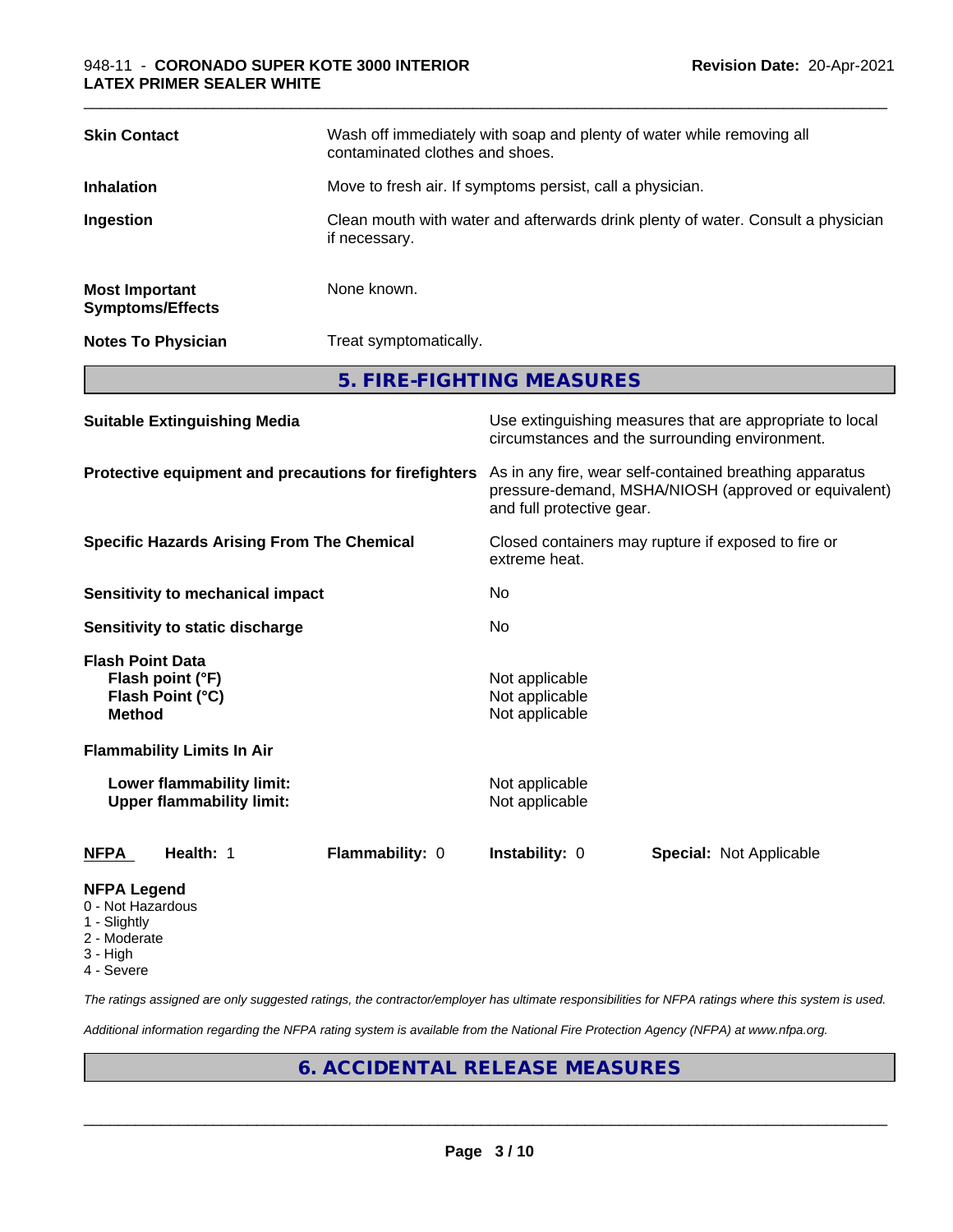| <b>Personal Precautions</b>      | Avoid contact with skin, eyes and clothing. Ensure adequate ventilation.                                                                                                         |
|----------------------------------|----------------------------------------------------------------------------------------------------------------------------------------------------------------------------------|
| <b>Other Information</b>         | Prevent further leakage or spillage if safe to do so.                                                                                                                            |
| <b>Environmental precautions</b> | See Section 12 for additional Ecological Information.                                                                                                                            |
| <b>Methods for Cleaning Up</b>   | Soak up with inert absorbent material. Sweep up and shovel into suitable<br>containers for disposal.                                                                             |
|                                  | 7. HANDLING AND STORAGE                                                                                                                                                          |
| Handling                         | Avoid contact with skin, eyes and clothing. Avoid breathing vapors, spray mists or<br>sanding dust. In case of insufficient ventilation, wear suitable respiratory<br>equipment. |
| <b>Storage</b>                   | Keep container tightly closed. Keep out of the reach of children.                                                                                                                |
| <b>Incompatible Materials</b>    | No information available                                                                                                                                                         |
|                                  |                                                                                                                                                                                  |

## **8. EXPOSURE CONTROLS/PERSONAL PROTECTION**

#### **Exposure Limits**

| <b>Chemical name</b> | <b>ACGIH TLV</b>                                                | <b>OSHA PEL</b>                                                                             |
|----------------------|-----------------------------------------------------------------|---------------------------------------------------------------------------------------------|
| Limestone            | N/E                                                             |                                                                                             |
|                      |                                                                 | $5 \text{ mg/m}^3$ - TWA                                                                    |
| Kaolin               | TWA: $2 \text{ mg/m}^3$ particulate matter                      | 15 mg/m $3$ - TWA                                                                           |
|                      | containing no asbestos and <1%                                  | $5 \text{ mg/m}^3$ - TWA                                                                    |
|                      | crystalline silica, respirable particulate                      |                                                                                             |
|                      | matter                                                          |                                                                                             |
| Titanium dioxide     | TWA: 10 mg/m <sup>3</sup>                                       | 15 mg/m <sup>3</sup> - TWA                                                                  |
| Silica amorphous     | N/E                                                             | 20 mppcf - TWA                                                                              |
| Silica, crystalline  | TWA: $0.025$ mg/m <sup>3</sup> respirable<br>particulate matter | 50 µg/m <sup>3</sup> - TWA Respirable crystalline<br>silica 50 $\mu$ g/m <sup>3</sup> - TWA |
|                      |                                                                 |                                                                                             |

#### **Legend**

ACGIH - American Conference of Governmental Industrial Hygienists Exposure Limits OSHA - Occupational Safety & Health Administration Exposure Limits N/E - Not Established

| Ensure adequate ventilation, especially in confined areas.                                                                          |
|-------------------------------------------------------------------------------------------------------------------------------------|
|                                                                                                                                     |
| Safety glasses with side-shields.                                                                                                   |
| Protective gloves and impervious clothing.                                                                                          |
| In case of insufficient ventilation wear suitable respiratory equipment.                                                            |
| Avoid contact with skin, eyes and clothing. Remove and wash contaminated<br>clothing before re-use. Wash thoroughly after handling. |
|                                                                                                                                     |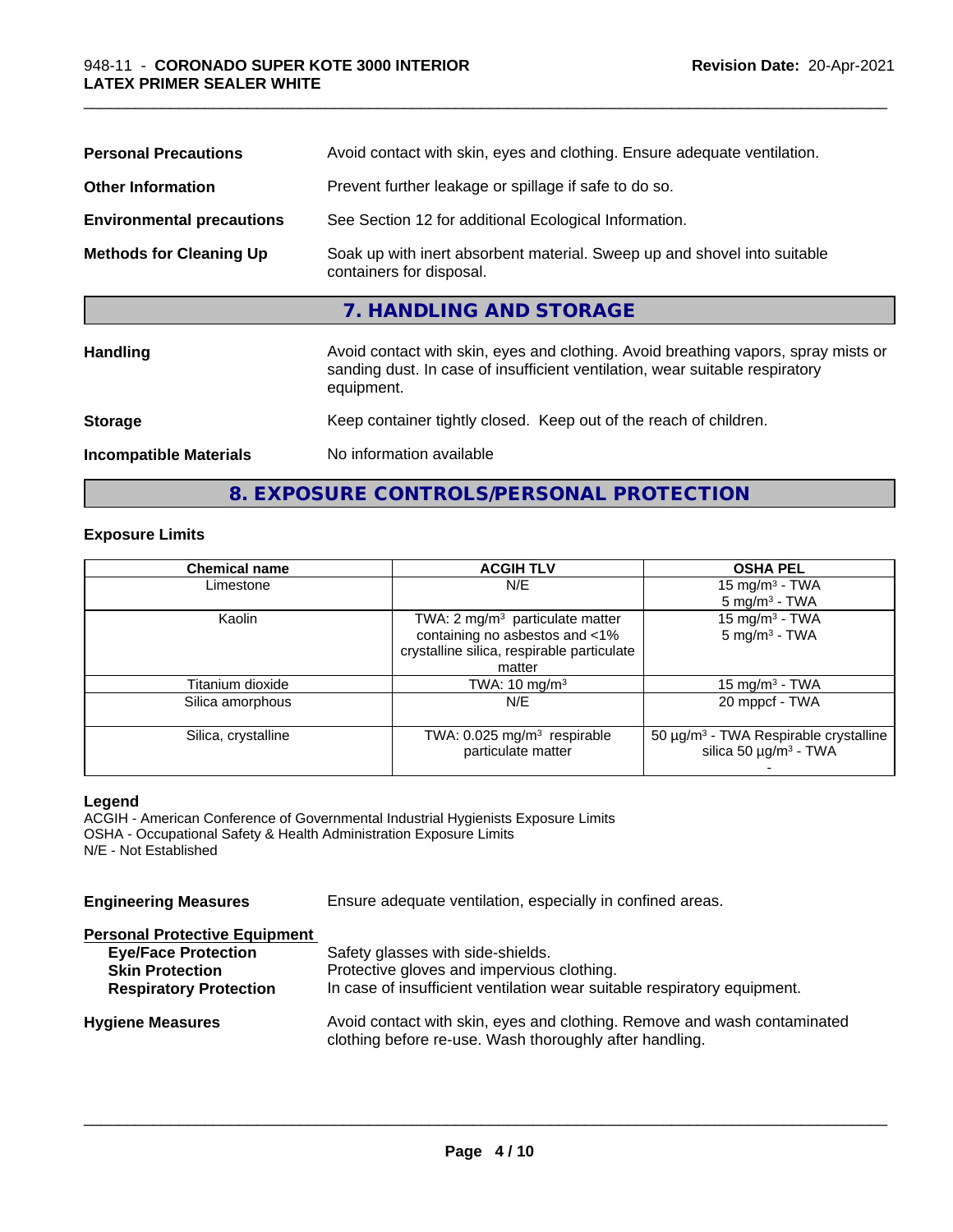## **9. PHYSICAL AND CHEMICAL PROPERTIES**

**Appearance** liquid **Odor** little or no odor **Odor Threshold No information available No information available Density (lbs/gal)** 11.35 - 11.45 **Specific Gravity** 1.36 - 1.38 **pH** No information available **Viscosity (cps)** No information available **Solubility(ies)** No information available **Water solubility**<br> **Evaporation Rate**<br> **Evaporation Rate**<br> **Evaporation Rate Vapor pressure** No information available **Vapor density**<br> **We Solids** Museum Museum Museum Museum AS - 55<br>
45 - 55 **Wt. % Solids 45 - 55 AM**<br> **Vol. % Solids** 25 - 35 AM **Vol. % Solids Wt. % Volatiles** 45 - 55 **Vol. % Volatiles** 65 - 75 **VOC Regulatory Limit (g/L)** < 100 **Boiling Point (°F)** 212 **Boiling Point (°C)** 100 **Freezing point (°F)** 32 **Freezing Point (°C)** 0 **Flash point (°F)**<br> **Flash Point (°C)**<br> **Flash Point (°C)**<br> **C Flash Point (°C) Method**<br> **Flammability (solid, gas)**<br> **Example 2018** Not applicable **Flammability** (solid, gas) **Upper flammability limit:**<br> **Lower flammability limit:**<br>
Not applicable<br>
Not applicable **Lower flammability limit:**<br> **Autoignition Temperature (°F)** Not applicable have not available **Autoignition Temperature (°F) Autoignition Temperature (°C)** No information available **Decomposition Temperature (°F)** No information available **Decomposition Temperature (°C)** No information available **Partition coefficient Contract Community No information available** 

**Evaporation Rate** No information available

\_\_\_\_\_\_\_\_\_\_\_\_\_\_\_\_\_\_\_\_\_\_\_\_\_\_\_\_\_\_\_\_\_\_\_\_\_\_\_\_\_\_\_\_\_\_\_\_\_\_\_\_\_\_\_\_\_\_\_\_\_\_\_\_\_\_\_\_\_\_\_\_\_\_\_\_\_\_\_\_\_\_\_\_\_\_\_\_\_\_\_\_\_

## **10. STABILITY AND REACTIVITY**

| <b>Reactivity</b>                         | Not Applicable                           |
|-------------------------------------------|------------------------------------------|
| <b>Chemical Stability</b>                 | Stable under normal conditions.          |
| <b>Conditions to avoid</b>                | Prevent from freezing.                   |
| <b>Incompatible Materials</b>             | No materials to be especially mentioned. |
| <b>Hazardous Decomposition Products</b>   | None under normal use.                   |
| <b>Possibility of hazardous reactions</b> | None under normal conditions of use.     |

### **11. TOXICOLOGICAL INFORMATION**

#### **Product Information**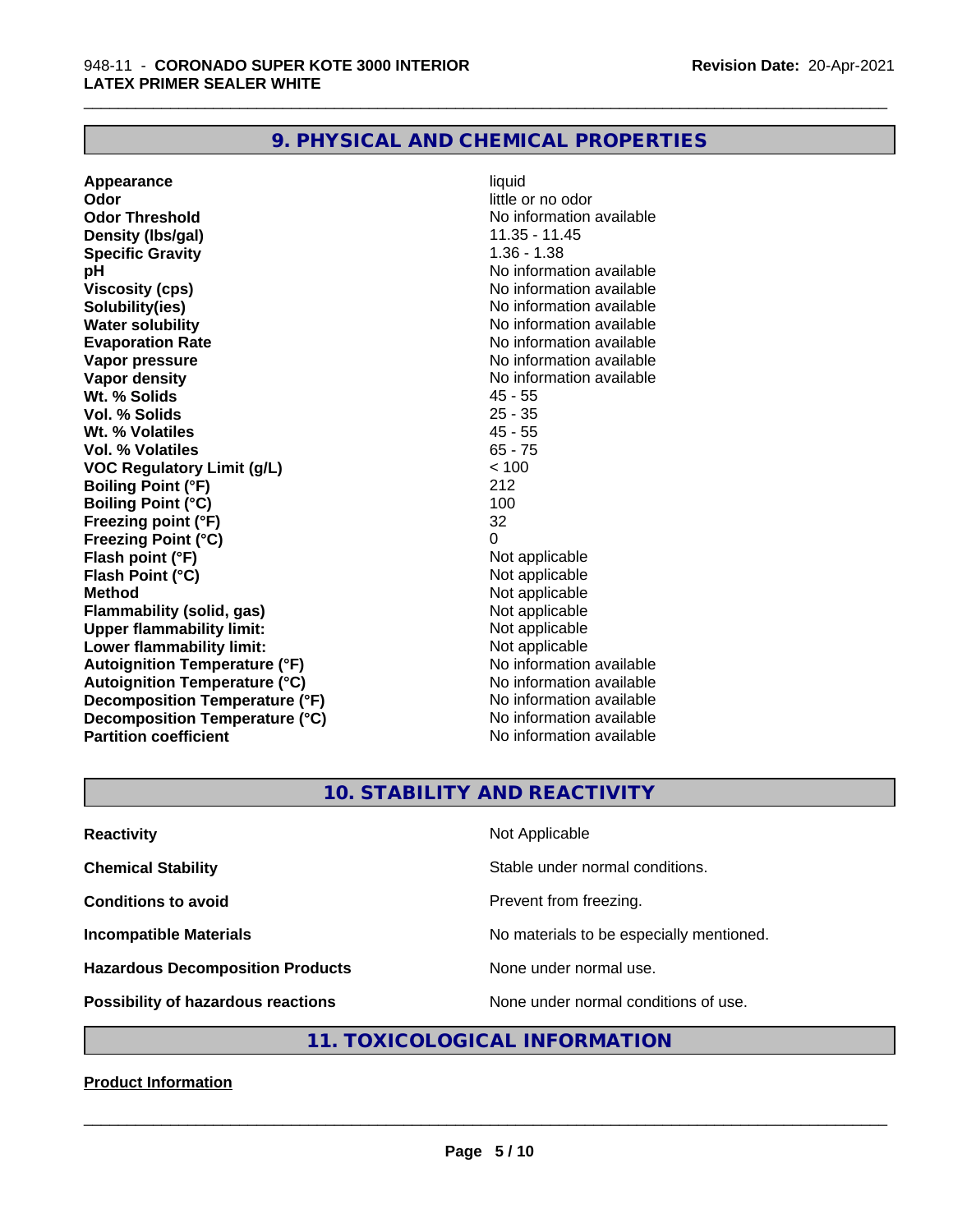| Information on likely routes of exposure |                                                                                                                 |
|------------------------------------------|-----------------------------------------------------------------------------------------------------------------|
| <b>Principal Routes of Exposure</b>      | Eye contact, skin contact and inhalation.                                                                       |
| <b>Acute Toxicity</b>                    |                                                                                                                 |
| <b>Product Information</b>               | No information available                                                                                        |
|                                          | Symptoms related to the physical, chemical and toxicological characteristics                                    |
| <b>Symptoms</b>                          | No information available                                                                                        |
|                                          | Delayed and immediate effects as well as chronic effects from short and long-term exposure                      |
| Eye contact                              | May cause slight irritation.                                                                                    |
| <b>Skin contact</b>                      | Substance may cause slight skin irritation. Prolonged or repeated contact may dry<br>skin and cause irritation. |
| <b>Inhalation</b>                        | May cause irritation of respiratory tract.                                                                      |
| Ingestion                                | Ingestion may cause gastrointestinal irritation, nausea, vomiting and diarrhea.                                 |
| <b>Sensitization</b>                     | No information available                                                                                        |
| <b>Neurological Effects</b>              | No information available.                                                                                       |
| <b>Mutagenic Effects</b>                 | No information available.                                                                                       |
| <b>Reproductive Effects</b>              | No information available.                                                                                       |
| <b>Developmental Effects</b>             | No information available.                                                                                       |
| <b>Target organ effects</b>              | No information available.                                                                                       |
| <b>STOT - single exposure</b>            | No information available.                                                                                       |
| <b>STOT - repeated exposure</b>          | Causes damage to organs through prolonged or repeated exposure if inhaled.                                      |
| Other adverse effects                    | No information available.                                                                                       |
| <b>Aspiration Hazard</b>                 | No information available                                                                                        |

#### **Numerical measures of toxicity**

**The following values are calculated based on chapter 3.1 of the GHS document**

| <b>ATEmix (oral)</b> | 81520 mg/kg  |
|----------------------|--------------|
| ATEmix (dermal)      | 140306 mg/kg |

### **Component Information**

| Chemical name                  | Oral LD50             | Dermal LD50              | Inhalation LC50        |
|--------------------------------|-----------------------|--------------------------|------------------------|
| Kaolin<br>1332-58-7            | $>$ 5000 mg/kg (Rat)  | $>$ 5000 mg/kg (Rat)     |                        |
| Titanium dioxide<br>13463-67-7 | $> 10000$ mg/kg (Rat) |                          |                        |
| Silica amorphous<br>7631-86-9  | $= 7900$ mg/kg (Rat)  | $>$ 2000 mg/kg (Rabbit)  | $> 2.2$ mg/L (Rat) 1 h |
| Kaolin, calcined<br>92704-41-1 | $>$ 2000 mg/kg (Rat)  | $\overline{\phantom{0}}$ |                        |

#### **Chronic Toxicity**

#### **Carcinogenicity**

*The information below indicateswhether each agency has listed any ingredient as a carcinogen:.*

| N I |
|-----|
|-----|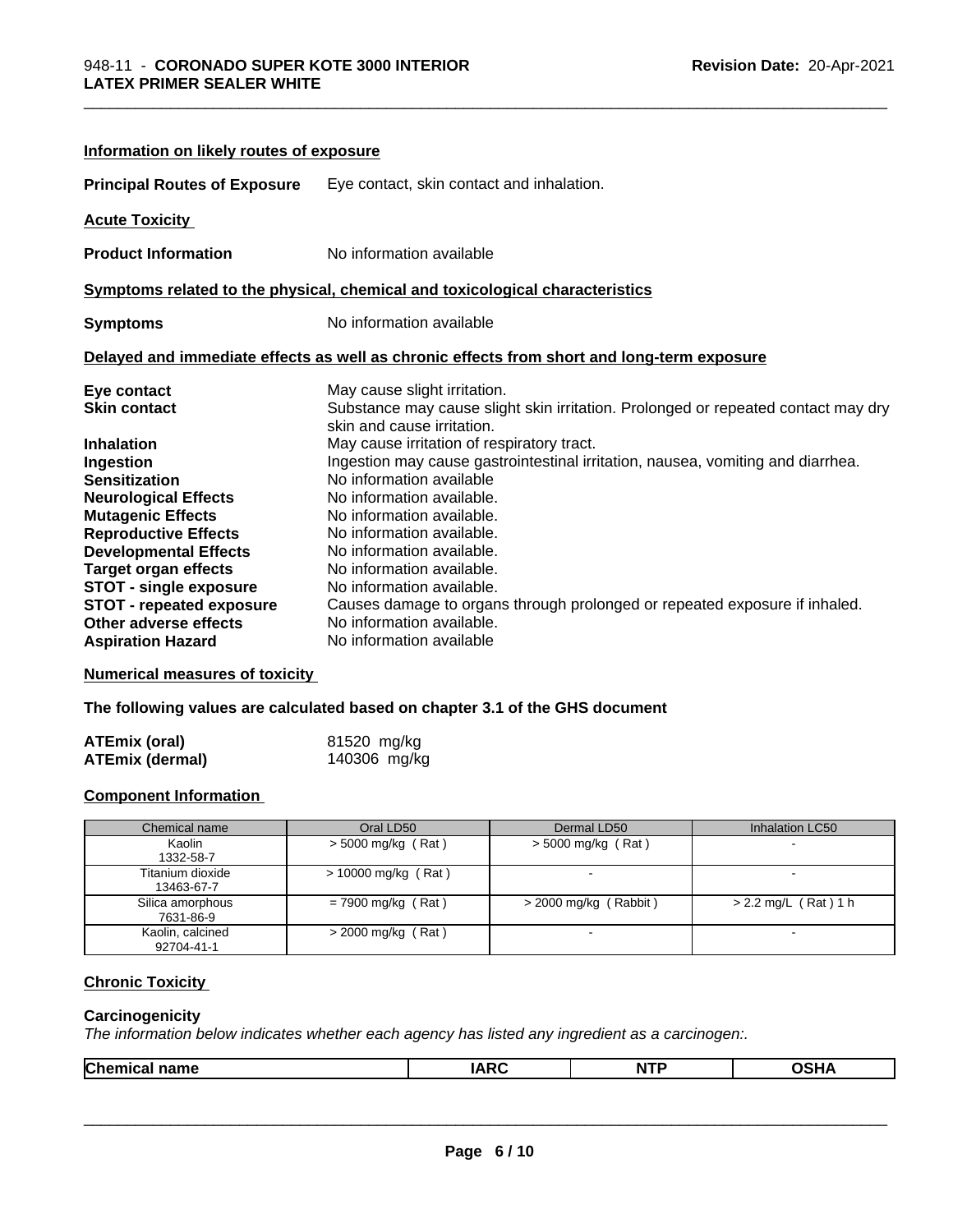|                     | 2B - Possible Human  |             | ∟isted |
|---------------------|----------------------|-------------|--------|
| Titanium dioxide    | Carcinoɑen           |             |        |
|                     | . - Human Carcinogen | Known Human | Listed |
| Silica, crystalline |                      | Carcinogen  |        |

• Crystalline Silica has been determined to be carcinogenic to humans by IARC (1) when in respirable form. Risk of cancer depends on duration and level of inhalation exposure to spray mist or dust from sanding the dried paint.• Although IARC has classified titanium dioxide as possibly carcinogenic to humans (2B), their summary concludes: "No significant exposure to titanium dioxide is thought to occur during the use of products in which titanium dioxide is bound to other materials, such as paint."

#### **Legend**

IARC - International Agency for Research on Cancer NTP - National Toxicity Program OSHA - Occupational Safety & Health Administration

**12. ECOLOGICAL INFORMATION**

### **Ecotoxicity Effects**

The environmental impact of this product has not been fully investigated.

#### **Product Information**

#### **Acute Toxicity to Fish**

No information available

#### **Acute Toxicity to Aquatic Invertebrates**

No information available

#### **Acute Toxicity to Aquatic Plants**

No information available

#### **Persistence / Degradability**

No information available.

#### **Bioaccumulation**

No information available.

#### **Mobility in Environmental Media**

No information available.

#### **Ozone**

No information available

#### **Component Information**

#### **Acute Toxicity to Fish**

Titanium dioxide  $LC50:$  > 1000 mg/L (Fathead Minnow - 96 hr.)

#### **Acute Toxicity to Aquatic Invertebrates**

No information available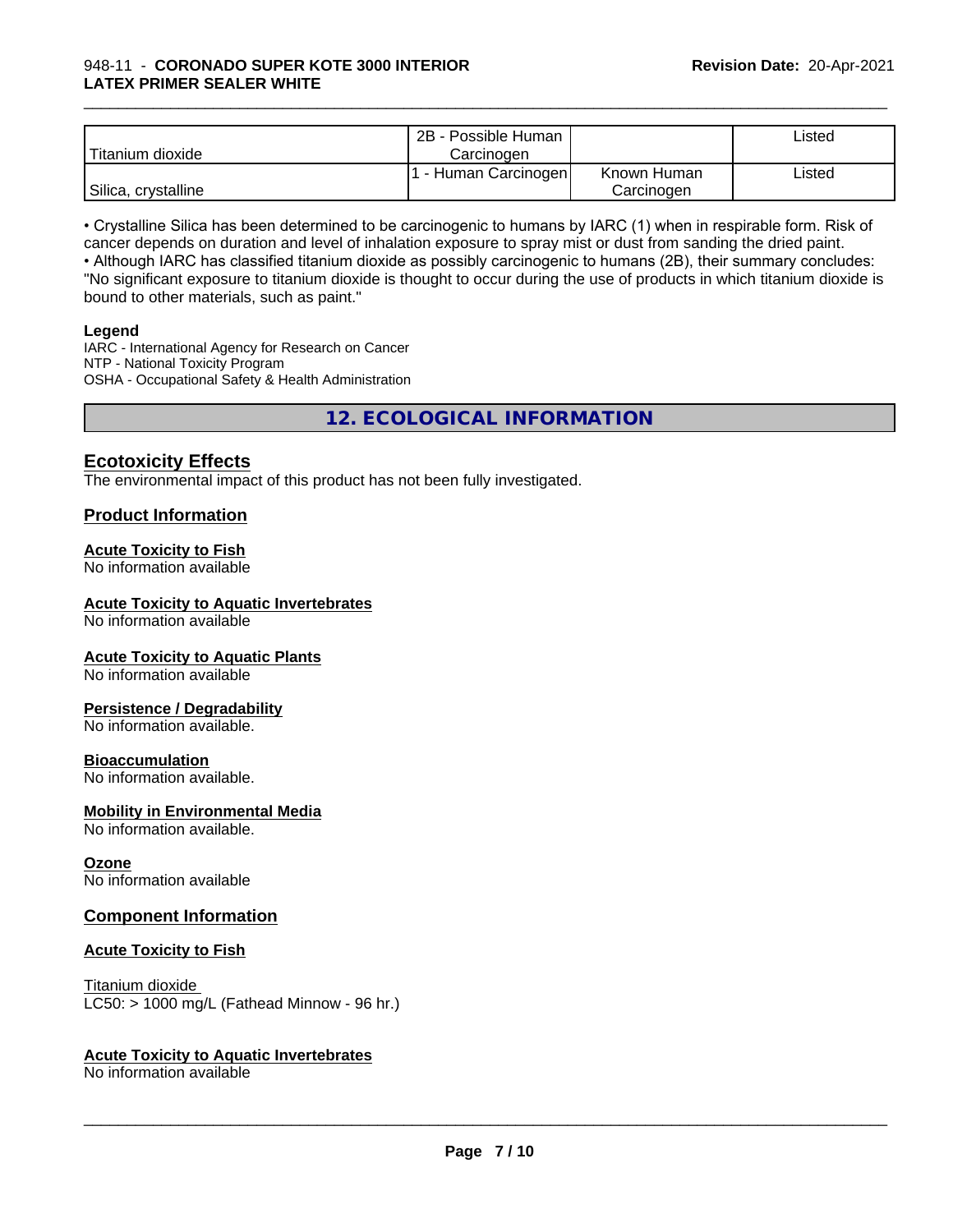#### **Acute Toxicity to Aquatic Plants**

No information available

|                              | 13. DISPOSAL CONSIDERATIONS                                                                                                                                                                                               |  |
|------------------------------|---------------------------------------------------------------------------------------------------------------------------------------------------------------------------------------------------------------------------|--|
| <b>Waste Disposal Method</b> | Dispose of in accordance with federal, state, and local regulations. Local<br>requirements may vary, consult your sanitation department or state-designated<br>environmental protection agency for more disposal options. |  |
|                              | 14. TRANSPORT INFORMATION                                                                                                                                                                                                 |  |
| <b>DOT</b>                   | Not regulated                                                                                                                                                                                                             |  |
| <b>ICAO/IATA</b>             | Not regulated                                                                                                                                                                                                             |  |
| <b>IMDG/IMO</b>              | Not regulated                                                                                                                                                                                                             |  |
|                              | <b>15. REGULATORY INFORMATION</b>                                                                                                                                                                                         |  |

\_\_\_\_\_\_\_\_\_\_\_\_\_\_\_\_\_\_\_\_\_\_\_\_\_\_\_\_\_\_\_\_\_\_\_\_\_\_\_\_\_\_\_\_\_\_\_\_\_\_\_\_\_\_\_\_\_\_\_\_\_\_\_\_\_\_\_\_\_\_\_\_\_\_\_\_\_\_\_\_\_\_\_\_\_\_\_\_\_\_\_\_\_

### **International Inventories**

| <b>TSCA: United States</b> | Yes - All components are listed or exempt. |
|----------------------------|--------------------------------------------|
| <b>DSL: Canada</b>         | Yes - All components are listed or exempt. |

### **Federal Regulations**

#### **SARA 311/312 hazardous categorization**

| Acute health hazard               | Nο  |
|-----------------------------------|-----|
| Chronic Health Hazard             | Yes |
| Fire hazard                       | Nο  |
| Sudden release of pressure hazard | Nο  |
| Reactive Hazard                   | N٥  |

#### **SARA 313**

Section 313 of Title III of the Superfund Amendments and Reauthorization Act of 1986 (SARA). This product contains a chemical or chemicals which are subject to the reporting requirements of the Act and Title 40 of the Code of Federal Regulations, Part 372:

*None*

**Clean Air Act,Section 112 Hazardous Air Pollutants (HAPs) (see 40 CFR 61)**

This product contains the following HAPs:

*None*

## **US State Regulations**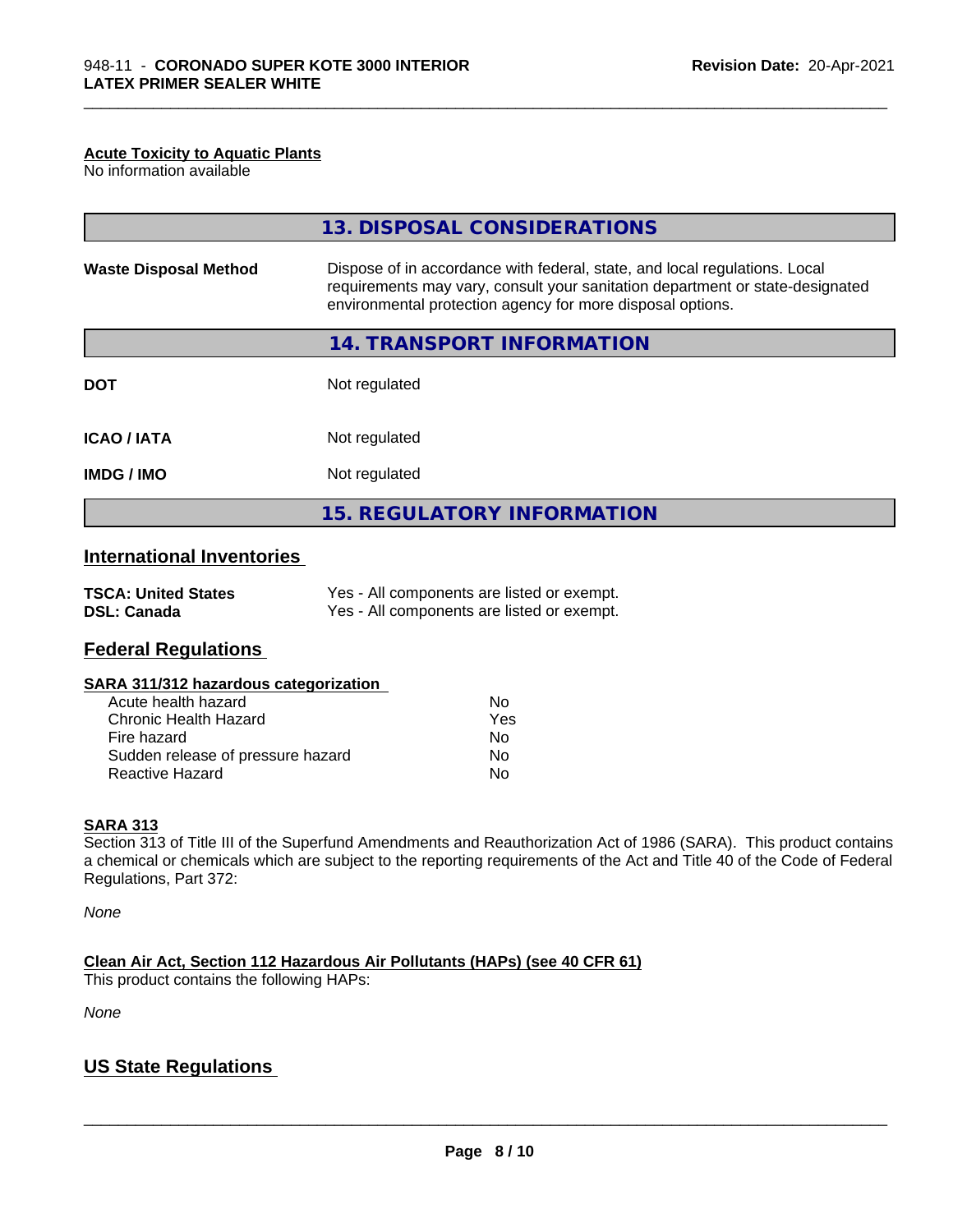#### **California Proposition 65**

**AVIMARNING:** Cancer and Reproductive Harm– www.P65warnings.ca.gov

#### **State Right-to-Know**

| <b>Chemical name</b> | <b>Massachusetts</b> | <b>New Jersey</b> | <b>Pennsylvania</b> |
|----------------------|----------------------|-------------------|---------------------|
| Limestone            |                      |                   |                     |
| Kaolin               |                      |                   |                     |
| Titanium dioxide     |                      |                   |                     |
| Silica amorphous     |                      |                   |                     |
| Silica, crystalline  |                      |                   |                     |

#### **Legend**

X - Listed

## **16. OTHER INFORMATION**

**HMIS** - **Health:** 1\* **Flammability:** 0 **Reactivity:** 0 **PPE:** -

\_\_\_\_\_\_\_\_\_\_\_\_\_\_\_\_\_\_\_\_\_\_\_\_\_\_\_\_\_\_\_\_\_\_\_\_\_\_\_\_\_\_\_\_\_\_\_\_\_\_\_\_\_\_\_\_\_\_\_\_\_\_\_\_\_\_\_\_\_\_\_\_\_\_\_\_\_\_\_\_\_\_\_\_\_\_\_\_\_\_\_\_\_

#### **HMIS Legend**

- 0 Minimal Hazard
- 1 Slight Hazard
- 2 Moderate Hazard
- 3 Serious Hazard
- 4 Severe Hazard
- \* Chronic Hazard

X - Consult your supervisor or S.O.P. for "Special" handling instructions.

*Note: The PPE rating has intentionally been left blank. Choose appropriate PPE that will protect employees from the hazards the material will present under the actual normal conditions of use.*

*Caution: HMISÒ ratings are based on a 0-4 rating scale, with 0 representing minimal hazards or risks, and 4 representing significant hazards or risks. Although HMISÒ ratings are not required on MSDSs under 29 CFR 1910.1200, the preparer, has chosen to provide them. HMISÒ ratings are to be used only in conjunction with a fully implemented HMISÒ program by workers who have received appropriate HMISÒ training. HMISÒ is a registered trade and service mark of the NPCA. HMISÒ materials may be purchased exclusively from J. J. Keller (800) 327-6868.*

 **WARNING!** If you scrape, sand, or remove old paint, you may release lead dust. LEAD IS TOXIC. EXPOSURE TO LEAD DUST CAN CAUSE SERIOUS ILLNESS, SUCH AS BRAIN DAMAGE, ESPECIALLY IN CHILDREN. PREGNANT WOMEN SHOULD ALSO AVOID EXPOSURE.Wear a NIOSH approved respirator to control lead exposure. Clean up carefully with a HEPA vacuum and a wet mop. Before you start, find out how to protect yourself and your family by contacting the National Lead Information Hotline at 1-800-424-LEAD or log on to www.epa.gov/lead.

| <b>Prepared By</b>    | <b>Product Stewardship Department</b><br>Benjamin Moore & Co.<br>101 Paragon Drive<br>Montvale, NJ 07645<br>800-225-5554 |
|-----------------------|--------------------------------------------------------------------------------------------------------------------------|
| <b>Revision Date:</b> | 20-Apr-2021                                                                                                              |